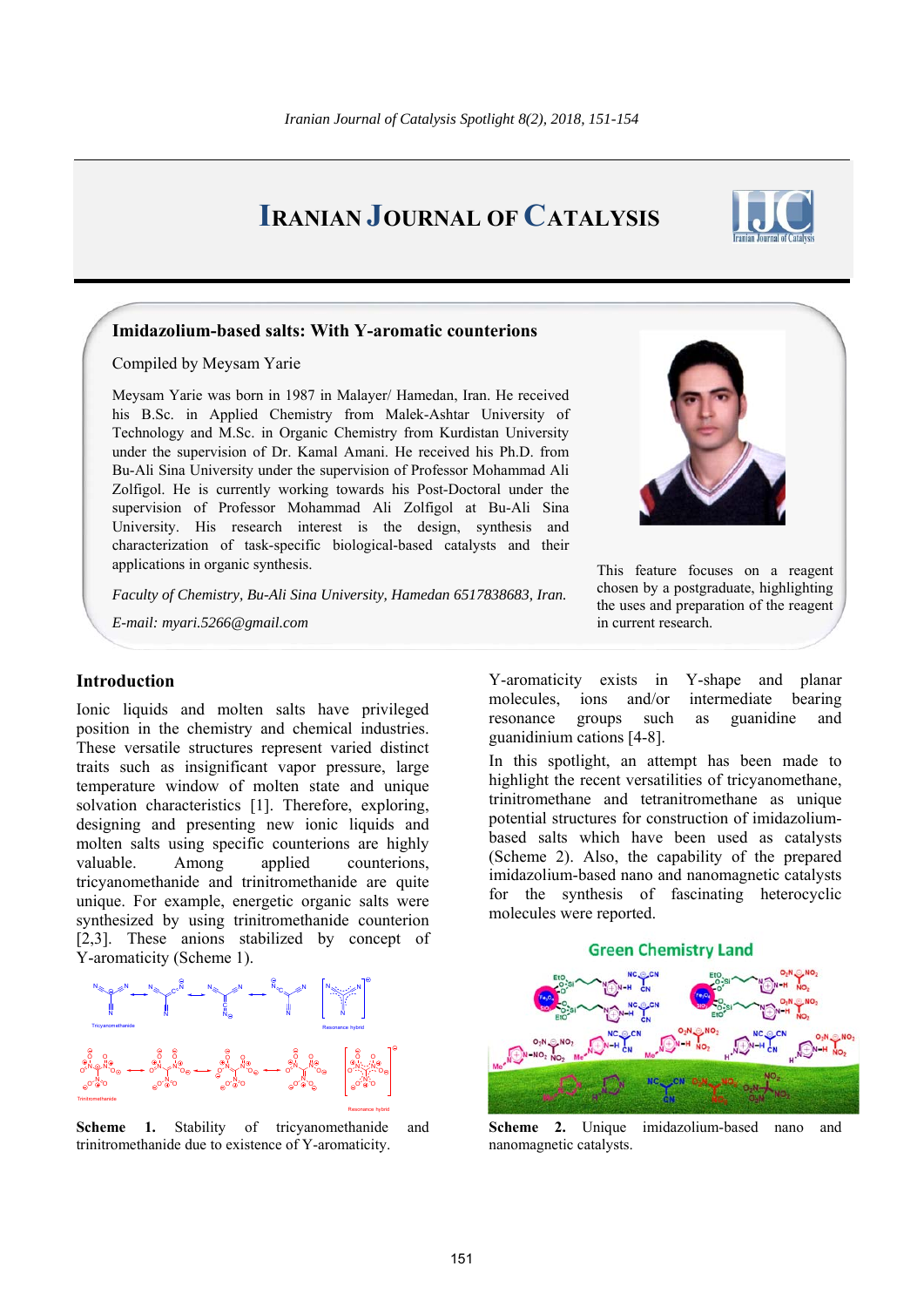O

O

H  $O_2N \oplus NO_2$ 

O

 $R^4$ 

O

 $R^3$ 

 $R^2$ 

 $R<sup>4</sup>$ 

### **Abstracts**

**(A)** In 2014, Zolfigol and co-workers, present the first nano ionic liquid namely 1-methylimidazolium trinitromethanide  ${[HMIM]C(NO_2)_3}$  by the reaction of 1-methyl imidazole and trinitromethane. The synthesized nano ionic liquid, represents elegant catalytic behavior towards the Hanztsch fourcomponent condensation reaction [9].

**(B)** In 2015 the first nanostructured molten salt namely 1-methylimidazolium tricyanomethanide  ${[\text{HMI}M]C(CN)_3}$  was reported. Experimental data revealed that  ${[HMM]C(CN)_3}$  acts as powerful catalyst for the synthesis of 1-amidoalkyl-2-naphthols at room temperature under solvent free conditions [10].

**(C)** In another investigation,  $\{[HMIM]C(CN)_3\}$  applied as nanostructured molten salt catalyst for the preparation of 1,8-dioxodecahydroacridine derivatives through a one-pot condensation reaction between cyclic 1,3-diketone, aldehydes and various anilines or ammoniumacetate as nitrogen source [11].

**(D)** In continued,  $\{[HMIM]C(CN)_3\}$  has been used as a powerful catalyst for simple and rapid preparation of tetrahydrobenzo[*b*]pyrans and 3,4 dihydropyrano[*c*]chromene derivatives at room temperature under solvent-free conditions [12].

**(E)** In another study,  $\{[HMIM]C(NO_2)_3\}$  applied as nano ionic liquid catalyst for the preparation of pyrazole derivatives under green conditions [13]. In this exploration it is demonstrated that the final step of the mechanistic process for the synthesis of 5-aminopyrazole-4-carbonitrile derivatives proceeds *via* an anomeric-based oxidation mechanism [14-17].

**(F)** A novel silica-coated magnetic nanoparticle immobilized ionic liquid namely  ${Fe<sub>3</sub>O<sub>4</sub>(QSiO<sub>2</sub>(Q(CH<sub>2</sub>)<sub>3</sub>Im{C(CN)<sub>3</sub>}$  was designed, synthesized and fully characterized. The constructed imidazolium-based nanomagnetic catalyst shows elegant catalytic application at the synthesis of polyhydroquinoline derivatives. Also, the catalyst represents great potential of recycling and reusing capability [18].





Solvent free. r.t.

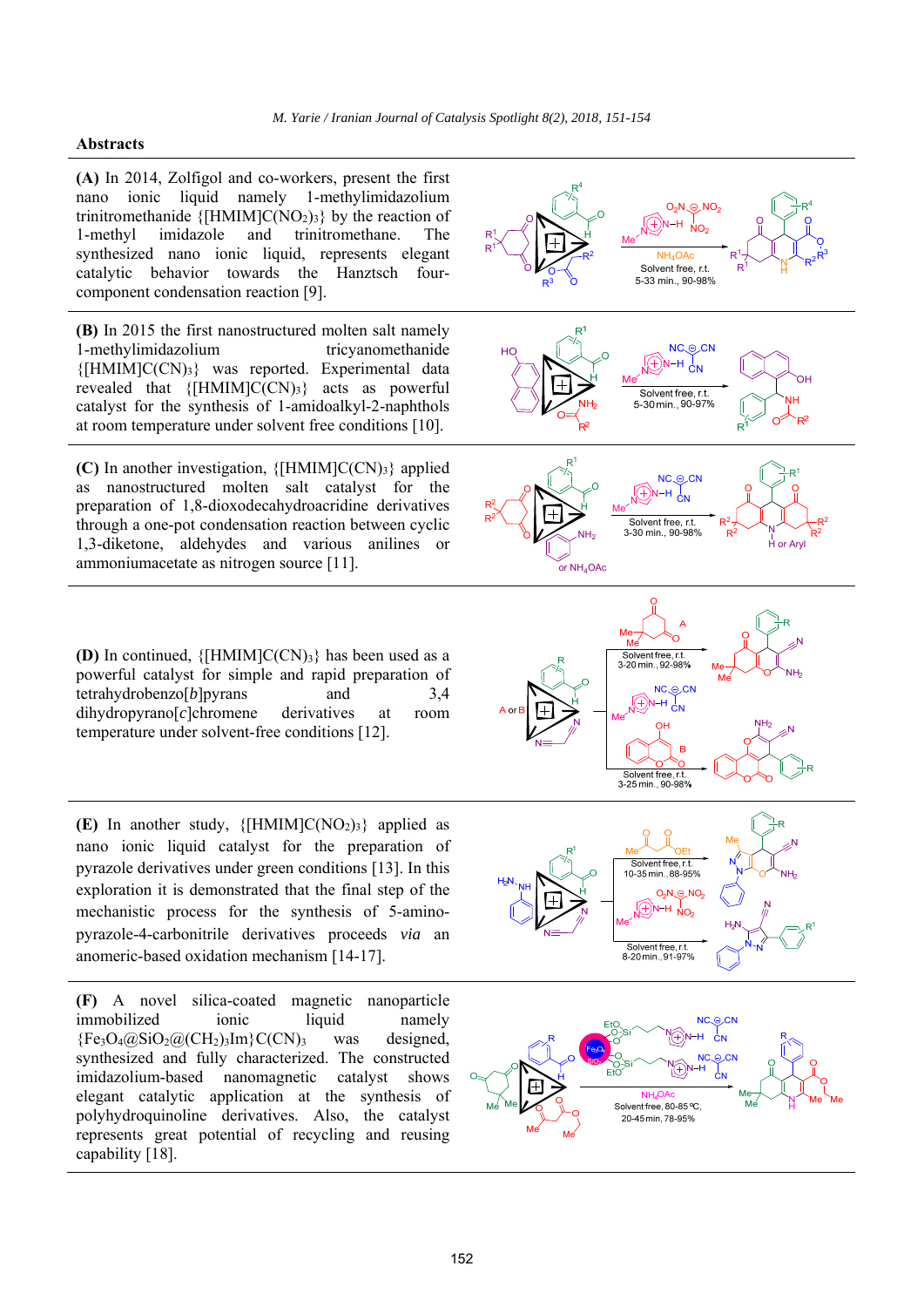**(G)**  ${Fe_3O_4} @SiO_2@(CH_2){_3}Im{C(CN)_3}$  has been also applied as an ionically tagged nanostructured catalyst for the synthesis of 2-amino-4,6 diphenylnicotinonitriles. A good range of aromatic aldehydes were reacted with acetophenone derivatives, malononitrile and ammonium acetate to furnished desired 2-amino-4,6-diphenylnicotinonitrile derivatives via an anomeric-based oxidation mechanism [19].

**(H)** In another investigation,  ${Fe_3O_4} @SiO_2@$  (CH<sub>2</sub>)<sub>3</sub>Im } C(NO<sub>2</sub>)<sub>3</sub> as a novel heterogeneous reusable catalyst was designed, synthesized and fully characterized. The resulting nanomagnetic core-shell catalyst was successfully applied for the preparation of polyhydroquinolines from the reaction of aryl aldehydes, dimedone, ethyl acetoacetate or methyl acetoacetate and ammonium acetate as a nitrogen source under green conditions [20].

**(I)** A unique green and nano structured ionic liquid based on tetranitromethane namely  ${[\text{MIM-NO}_2]\text{C}(\text{NO}_2)_3}$  illustrates brilliant catalytic performance towards the synthesis of novel Biginellitype compounds from the reaction between aromatic aldehydes, urea and 1,3-dione derivatives at room temperature and under solvent-free conditions [21].

**(J)** 1*H*-Imidazol-3-ium tricyanomethanide  ${[\text{HIM}]C(CN)_3}$  as a novel nanostructured molten salt was synthesized. The catalytic activity of  ${[\text{HIMI}]C(CN)_3}$  has been successfully tested in a three-component domino condensation reaction. A good scope of pyrano[4,3-*b*]pyran derivatives were prepared under solvent free condition at 50 ℃ [22].

**(K)** In another protocol,  $\{[HIM]C(CN)_3\}$  present robust catalytic applicability for the construction of biological naphthoquinone-based compounds under mild and green reaction conditions. A wide range of aromatic aldehydes subjected to react with 2-hydroxynaphthalene-1,4-dione and 3- methyl-1 phenyl-1*H*-pyrazol-5(4*H*)-one or malononitrile to yield desired biological-based molecules in short reaction time with high to excellent yields [23].